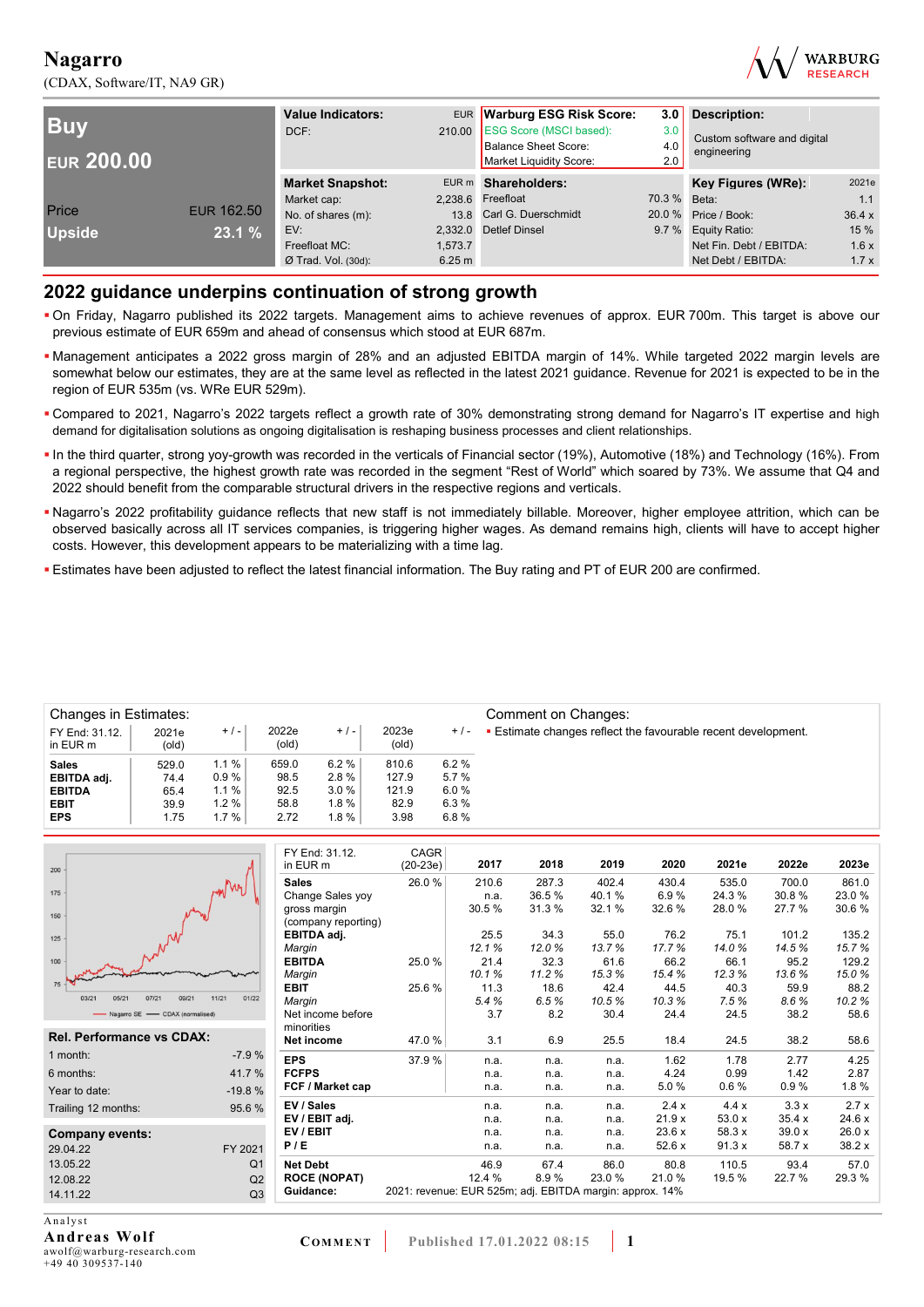





### **Company Background**

- Nagarro provides technology and custom software development services for digital transformation,...
- ...with a focus on disruptive technologies such as artificial intelligence, big data, and internet of things.
- Complementary business fields such as managed services, e-commerce solutions or ERP consulting complete the offering.
- While the majority of revenue is generated in higher price countries, Nagarro is able to serve this demand with access to experts in regions associated with lower costs.

## **Competitive Quality**

- Nagarro is a trusted and valued digitalisation partner developing tailor-made software to achieve competitive differentiation for its clients.
- Technological focus and expertise position the company as an IT engineering expert rather than a consulting or services company.
- Proprietary software Ginger supports collaboration, a decentralised organisational structure which provides access to IT talent and enables Nagarro to serve both, small and large companies around the globe.
- Organizational design and processes allow Nagarro to cross-fertilize knowledge across the global organisation and adapt quickly to new technologies and client needs with lean and agile teams and short time-to-market.
- Access to scarce IT specialists: Nagarro's approx. 8,000 IT experts e.g. in India, China or Romania have a strong footprint in futureoriented technologies such as cloud, AI, IoT, deep learning or big data.

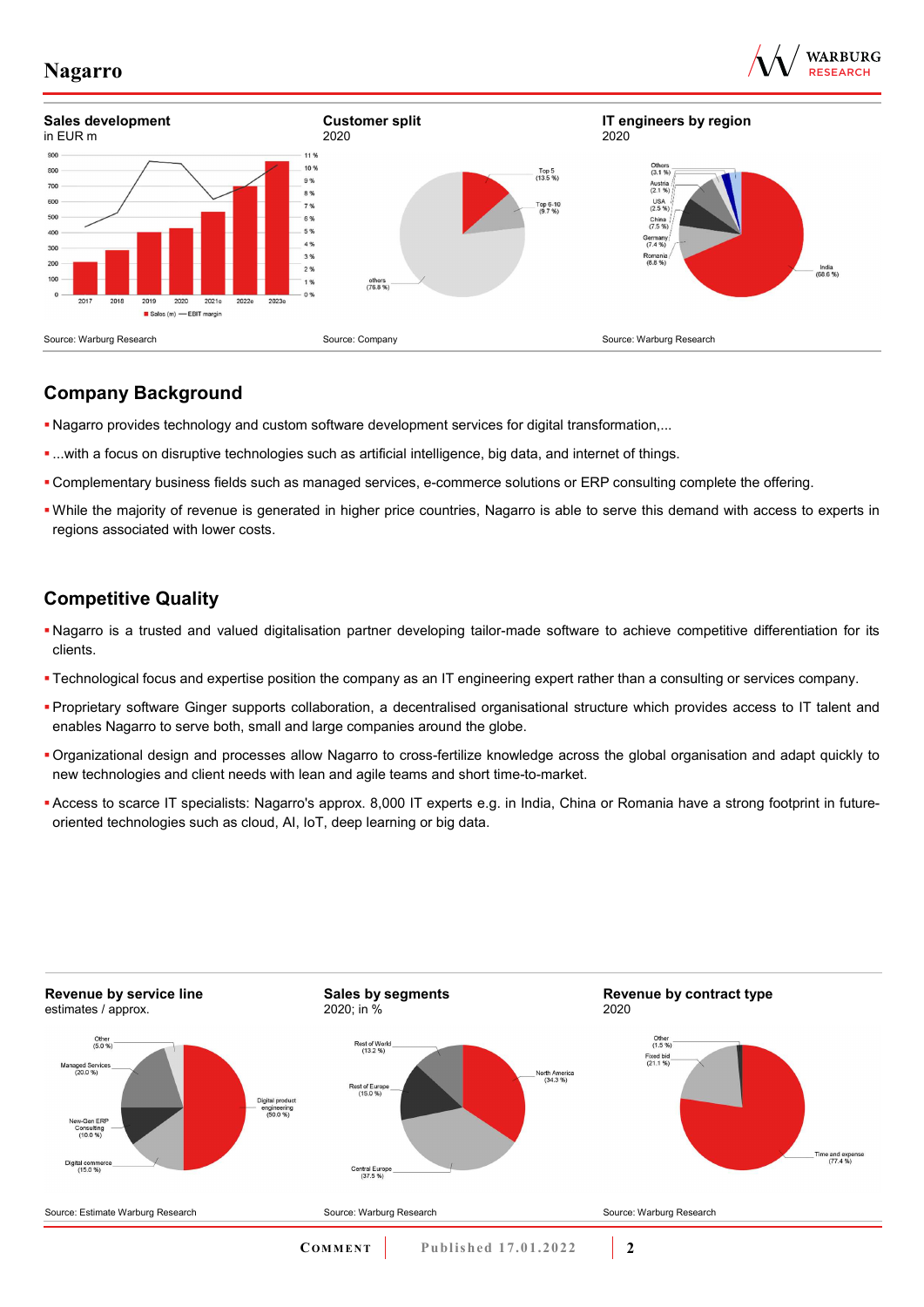

| DCF model                      |        |                          |                           |         |         |         |                     |                              |                            |         |             |                   |                       |             |
|--------------------------------|--------|--------------------------|---------------------------|---------|---------|---------|---------------------|------------------------------|----------------------------|---------|-------------|-------------------|-----------------------|-------------|
|                                |        | Detailed forecast period |                           |         |         |         |                     |                              | <b>Transitional period</b> |         |             |                   |                       | Term. Value |
| Figures in EUR m               | 2021e  | 2022e                    | 2023e                     | 2024e   | 2025e   | 2026e   | 2027e               | 2028e                        | 2029e                      | 2030e   | 2031e       | 2032e             | 2033e                 |             |
| Sales                          | 535.0  | 700.0                    | 861.0                     | 1,033.2 | 1,227.4 | 1.444.4 | 1.684.3             | 1,947.3                      | 2,233.1                    | 2,541.2 | 2,870.8     | 3,220.8           | 3.285.2               |             |
| Sales change                   | 24.3%  | 30.8%                    | 23.0%                     | 20.0%   | 18.8%   | 17.7%   | 16.6%               | 15.6%                        | 14.7%                      | 13.8%   | 13.0%       | 12.2%             | 2.0%                  | 2.0%        |
| <b>EBIT</b>                    | 40.3   | 59.9                     | 88.2                      | 103.3   | 135.0   | 158.9   | 185.3               | 214.2                        | 245.6                      | 279.5   | 315.8       | 354.3             | 361.4                 |             |
| EBIT-margin                    | 7.5%   | 8.6%                     | 10.2%                     | 10.0%   | 11.0%   | 11.0%   | 11.0%               | 11.0%                        | 11.0%                      | 11.0%   | 11.0%       | 11.0%             | 11.0%                 |             |
| Tax rate (EBT)                 | 27.0%  | 28.0%                    | 28.0%                     | 32.0%   | 32.0%   | 32.0%   | 32.0%               | 32.0%                        | 32.0%                      | 32.0%   | 32.0%       | 32.0%             | 32.0%                 |             |
| <b>NOPAT</b>                   | 29.4   | 43.1                     | 63.5                      | 70.3    | 91.8    | 108.0   | 126.0               | 145.7                        | 167.0                      | 190.1   | 214.7       | 240.9             | 245.7                 |             |
| Depreciation                   | 25.7   | 35.3                     | 41.1                      | 11.4    | 12.3    | 14.4    | 16.8                | 19.5                         | 22.3                       | 25.4    | 28.7        | 32.2              | 36.1                  |             |
| in % of Sales                  | 4.8%   | 5.0%                     | 4.8%                      | 1.1%    | 1.0%    | 1.0%    | 1.0%                | 1.0%                         | 1.0%                       | 1.0%    | 1.0%        | 1.0%              | 1.1%                  |             |
| Changes in provisions          | 0.5    | 0.5                      | 1.0                       | 1.6     | 1.8     | 2.0     | 2.2                 | 2.4                          | 2.7                        | 2.9     | 3.1         | 3.3               | 0.6                   |             |
| Change in Liquidity from       |        |                          |                           |         |         |         |                     |                              |                            |         |             |                   |                       |             |
| - Working Capital              | 11.9   | 18.7                     | 21.5                      | 8.9     | 19.4    | 21.7    | 24.0                | 26.3                         | 28.6                       | 30.8    | 33.0        | 35.0              | 6.4                   |             |
| - Capex                        | 4.2    | 6.2                      | 7.5                       | 11.4    | 13.5    | 15.9    | 18.5                | 21.4                         | 24.6                       | 28.0    | 31.6        | 35.4              | 36.1                  |             |
| Capex in % of Sales            | 0.8%   | 0.9%                     | 0.9%                      | 1.1%    | 1.1%    | 1.1%    | 1.1%                | 1.1%                         | 1.1%                       | 1.1%    | 1.1%        | 1.1%              | 1.1%                  |             |
| - Other                        | 21.9   | 28.7                     | 35.3                      | 0.0     | 0.0     | 0.0     | 0.0                 | 0.0                          | 0.0                        | 0.0     | 0.0         | 0.0               | 0.0                   |             |
| Free Cash Flow (WACC<br>Model) | 17.6   | 25.4                     | 41.3                      | 62.9    | 73.0    | 86.9    | 102.5               | 119.9                        | 138.9                      | 159.6   | 182.0       | 205.9             | 239.9                 | 245         |
| PV of FCF                      | 17.6   | 23.7                     | 36.0                      | 51.3    | 55.6    | 61.9    | 68.3                | 74.6                         | 80.8                       | 86.7    | 92.4        | 97.8              | 106.4                 | 2,167       |
| share of PVs                   |        | 2.56 %                   |                           |         |         |         |                     | 25.69 %                      |                            |         |             |                   |                       | 71.75 %     |
| Model parameter                |        |                          |                           |         |         |         |                     | Valuation (m)                |                            |         |             |                   |                       |             |
| Derivation of WACC:            |        |                          | Derivation of Beta:       |         |         |         |                     | Present values 2033e         |                            |         | 853         |                   |                       |             |
|                                |        |                          |                           |         |         |         |                     | <b>Terminal Value</b>        |                            | 2,167   |             |                   |                       |             |
| Debt ratio                     | 6.50 % |                          | <b>Financial Strength</b> |         |         | 1.00    |                     | <b>Financial liabilities</b> |                            |         | 183         |                   |                       |             |
| Cost of debt (after tax)       | 2.4%   |                          | Liquidity (share)         |         |         | 1.00    |                     | <b>Pension liabilities</b>   |                            |         | 6           |                   |                       |             |
| Market return                  | 7.00 % |                          | Cyclicality               |         |         | 1.10    | Hybrid capital      |                              |                            |         | $\mathbf 0$ |                   |                       |             |
| Risk free rate                 | 1.50 % |                          | Transparency              |         |         | 1.10    |                     | Minority interest            |                            |         | $\mathbf 0$ |                   |                       |             |
|                                |        |                          | Others                    |         |         | 1.10    |                     | Market val. of investments   |                            |         | $\mathbf 0$ |                   |                       |             |
|                                |        |                          |                           |         |         |         | Liquidity           |                              |                            |         | 68          | No. of shares (m) |                       | 13.8        |
| <b>WACC</b>                    | 7.01%  |                          | <b>Beta</b>               |         |         | 1.06    | <b>Equity Value</b> |                              |                            | 2,900   |             |                   | Value per share (EUR) | 210.50      |

#### **Sensitivity Value per Share (EUR)**

|                    | <b>Terminal Growth</b> |        |                                      |        |                      |        |        |              |                  | Delta EBIT-margin |        |        |                                                             |        |               |        |
|--------------------|------------------------|--------|--------------------------------------|--------|----------------------|--------|--------|--------------|------------------|-------------------|--------|--------|-------------------------------------------------------------|--------|---------------|--------|
| <b>Beta</b> WACC   | 1.25%                  | 1.50 % | $1.75\%$ 2.00 % 2.25 % 2.50 % 2.75 % |        |                      |        |        |              | <b>Beta</b> WACC | $-1.5$ pp         |        |        | $-1.0$ pp $-0.5$ pp $+0.0$ pp $+0.5$ pp $+1.0$ pp $+1.5$ pp |        |               |        |
| 1.25 $8.0\%$       | 153 29                 | 157.29 | 161.62                               | 166.30 | 171.40               | 176.95 | 183 03 |              | 1.25 $8.0\%$     | 139 98            | 148.75 | 157.53 | 166.30                                                      | 175.08 | 183.86        | 192.63 |
| 1.16 $7.5\%$       | 170 10                 | 175.05 | 180.44                               | 186.31 | 192.74               | 199.81 | 207.63 |              | 1.16 $7.5\%$     | 157 14            | 166.86 | 176.59 | 186.31                                                      | 196.03 | 205.75 215.47 |        |
| $1.11 \quad 7.3\%$ | 179.62                 | 185.15 | 191.19                               | 197.80 | 205.08               | 213.11 | 222.04 | 1.11 $7.3\%$ |                  | 167 01            | 177.28 | 187.54 | 197.80                                                      | 208.07 | 218.33 228.60 |        |
| 1.06 $7.0\%$       | 190 01                 | 196.22 | 203.02 210.50 218.76 227.95          |        |                      |        | 238.21 |              | 1.06 $7.0\%$     | 177 91            | 188.77 | 199.64 | 210.50 221.36 232.22 243.08                                 |        |               |        |
| $1.01 \quad 6.8\%$ | 20139                  | 208.38 | 216.08                               |        | 224.58 234.02 244.58 |        | 256.44 |              | 1.01 $6.8\%$     | 190.00            | 201.53 |        | 213.05 224.58 236.10 247.63 259.15                          |        |               |        |
| $0.96$ 6.5 %       | 213.91                 | 221.82 | 230.57                               | 240.28 | 251.13               | 263.34 | 277 17 |              | $0.96$ 6.5 %     | 203.49            | 215.75 | 228.01 | 240.28                                                      | 252.54 | 264.81        | 277.07 |
| $0.87$ 6.0 %       | 243.08                 | 253.35 | 264.84                               | 277.76 | 292.39               | 309.11 | 328.40 |              | $0.87$ 6.0 %     | 235.68            | 249.71 | 263.73 | 277.76                                                      | 291.78 | 305.81        | 319.83 |
|                    |                        |        |                                      |        |                      |        |        |              |                  |                   |        |        |                                                             |        |               |        |

**- Slight EBIT margin expansion anticipated** 

Other: IFRS 16 impact in the detailed forecast. Depreciation and capex at same levels thereafter.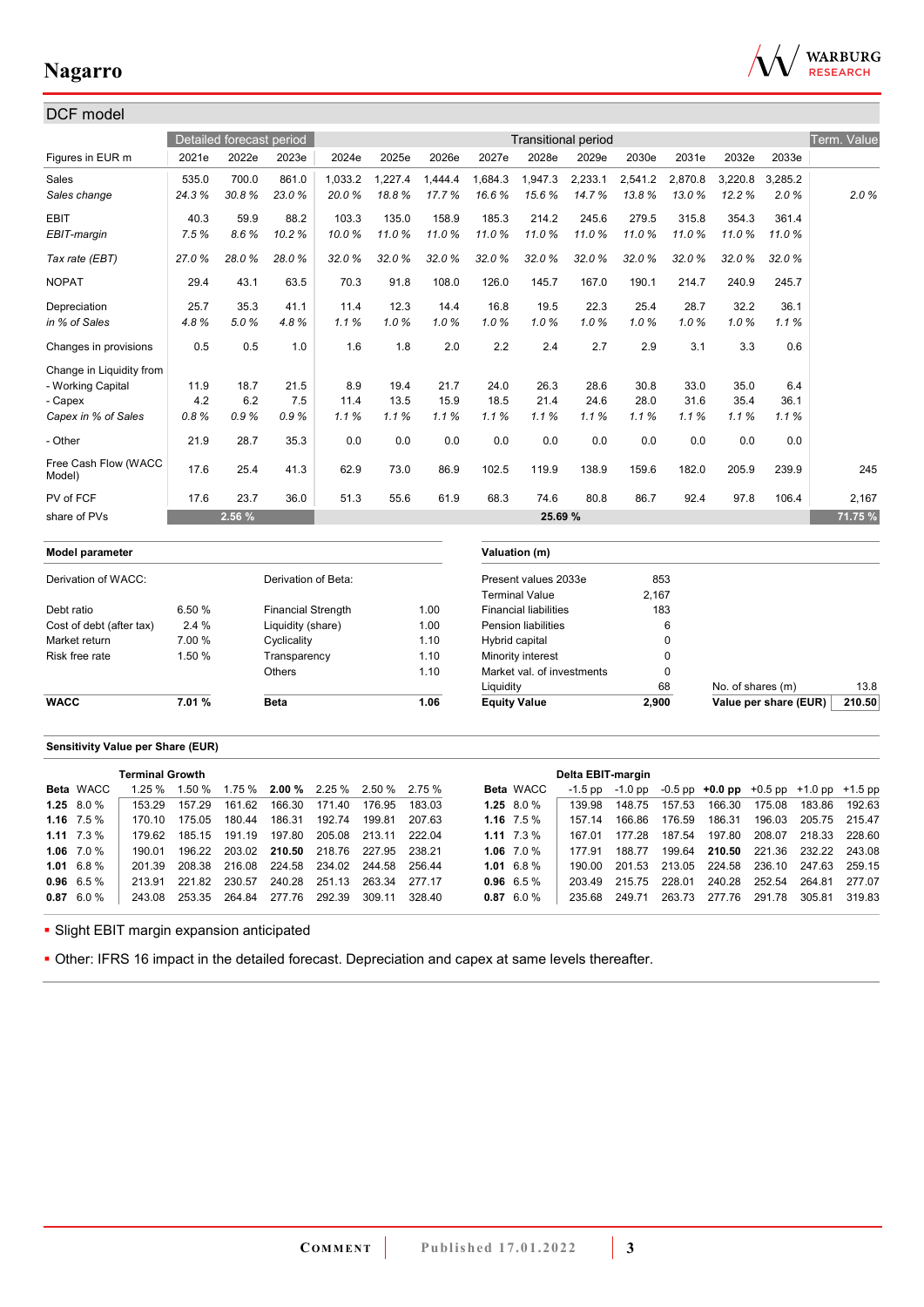

#### Valuation 2017 2018 2019 2020 2021e 2022e 2023e Price / Book n.a. n.a. n.a. 22.2 x 36.4 x 20.6 x 13.4 x Book value per share ex intangibles **n.a.** n.a. n.a. n.a. n.a. -5.54 -6.42 -3.03 1.12<br>EV / Sales 3.3 x 2.7 x n.a. n.a. n.a. 2.4 x 4.4 x 3.3 x 2.7 x EV / Sales n.a. n.a. n.a. 2.4 x 4.4 x 3.3 x 2.7 x EV / EBITDA n.a. n.a. n.a. 15.9 x 35.6 x 24.5 x 17.8 x EV / EBIT n.a. n.a. n.a. 23.6 x 58.3 x 39.0 x 26.0 x EV / EBIT adj.\* n.a. n.a. n.a. 21.9 x 53.0 x 35.4 x 24.6 x P / FCF n.a. n.a. n.a. 20.1 x 163.6 x 114.3 x 56.7 x P / E n.a. n.a. n.a. 52.6 x 91.3 x 58.7 x 38.2 x P / E adj.\* n.a. n.a. n.a. 52.6 x 91.3 x 58.7 x 38.2 x Dividend Yield n.a. n.a. n.a. n.a. n.a. n.a. n.a. FCF Potential Yield (on market EV) **n.a.** n.a. n.a. n.a. 3.0 % 1.3 % 1.9 % 2.8 % \*Adjustments made for: -

| <b>Company Specific Items</b>    |       |        |       |        |        |        |       |  |
|----------------------------------|-------|--------|-------|--------|--------|--------|-------|--|
|                                  | 2017  | 2018   | 2019  | 2020   | 2021e  | 2022e  | 2023e |  |
| gross profit (company reporting) | 64.2  | 89.9   | 129.1 | 140.2  | 149.7  | 193.7  | 263.6 |  |
| gross margin (company reporting) | 30.5% | 31.3 % | 32.1% | 32.6 % | 28.0 % | 27 7 % | 30.6% |  |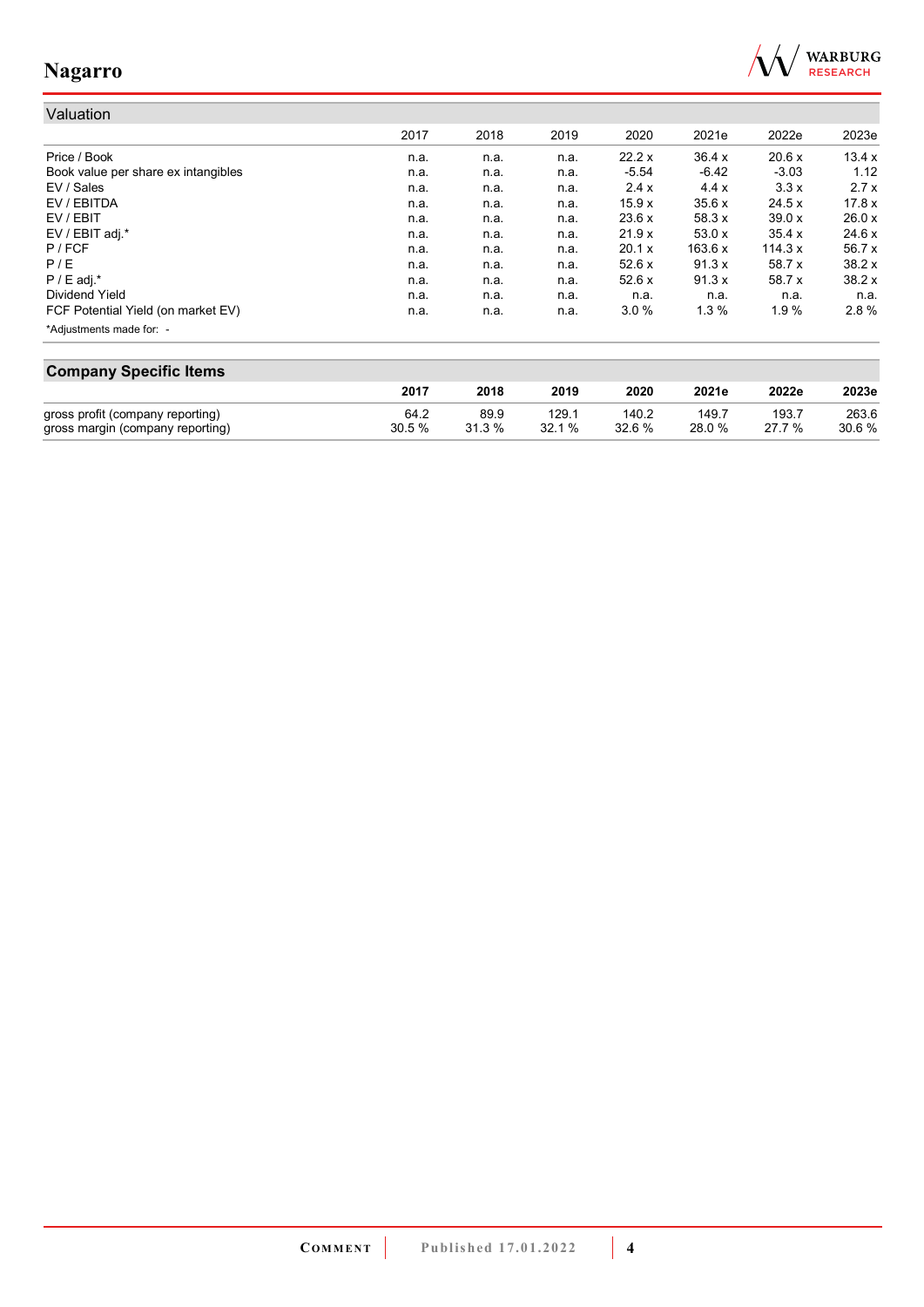

### **Consolidated profit & loss**

| In EUR m                                         | 2017   | 2018  | 2019  | 2020  | 2021e  | 2022e | 2023e |
|--------------------------------------------------|--------|-------|-------|-------|--------|-------|-------|
| <b>Sales</b>                                     | 210.6  | 287.3 | 402.4 | 430.4 | 535.0  | 700.0 | 861.0 |
| Change Sales yoy                                 | n.a.   | 36.5% | 40.1% | 6.9%  | 24.3 % | 30.8% | 23.0% |
| Increase / decrease in inventory                 | $-1.3$ | 0.0   | 0.0   | 0.0   | 0.0    | 0.0   | 0.0   |
| Own work capitalised                             | 0.0    | 0.5   | 0.9   | 0.3   | 1.0    | 1.5   | 1.9   |
| Material expenses                                | 31.6   | 39.9  | 49.1  | 49.2  | 61.5   | 79.8  | 97.3  |
| Personnel expenses                               | 128.0  | 179.8 | 254.7 | 271.7 | 353.1  | 455.0 | 548.5 |
| Other operating income                           | 6.3    | 2.4   | 12.7  | 11.6  | 6.0    | 7.0   | 8.0   |
| Other operating expenses                         | 34.6   | 37.4  | 49.8  | 53.3  | 58.3   | 73.5  | 90.4  |
| Unfrequent items                                 | 0.0    | 0.0   | 0.0   | 0.0   | 0.0    | 0.0   | 0.0   |
| <b>EBITDA</b>                                    | 21.4   | 32.3  | 61.6  | 66.2  | 66.1   | 95.2  | 129.2 |
| Margin                                           | 10.1%  | 11.2% | 15.3% | 15.4% | 12.3%  | 13.6% | 15.0% |
| Depreciation of fixed assets                     | 7.3    | 10.4  | 15.7  | 16.9  | 22.0   | 28.8  | 35.5  |
| <b>EBITA</b>                                     | 14.1   | 21.9  | 45.9  | 49.3  | 44.0   | 66.4  | 93.8  |
| Amortisation of intangible assets                | 2.8    | 3.3   | 3.5   | 4.7   | 3.7    | 6.5   | 5.6   |
| Goodwill amortisation                            | 0.0    | 0.0   | 0.0   | 0.0   | 0.0    | 0.0   | 0.0   |
| <b>EBIT</b>                                      | 11.3   | 18.6  | 42.4  | 44.5  | 40.3   | 59.9  | 88.2  |
| Margin                                           | 5.4%   | 6.5%  | 10.5% | 10.3% | 7.5%   | 8.6%  | 10.2% |
| EBIT adj.                                        | 12.7   | 20.8  | 45.4  | 48.0  | 44.3   | 65.9  | 93.2  |
| Interest income                                  | 0.9    | 0.5   | 0.2   | 0.5   | 0.2    | 0.2   | 0.2   |
| Interest expenses                                | 3.9    | 4.6   | 5.5   | 7.3   | 7.0    | 7.0   | 7.0   |
| Other financial income (loss)                    | 0.0    | 0.0   | 0.0   | 0.0   | 0.0    | 0.0   | 0.0   |
| <b>EBT</b>                                       | 8.2    | 14.4  | 37.2  | 37.7  | 33.5   | 53.1  | 81.4  |
| Margin                                           | 3.9%   | 5.0%  | 9.2%  | 8.8%  | 6.3%   | 7.6%  | 9.5%  |
| <b>Total taxes</b>                               | 4.6    | 6.2   | 6.8   | 13.4  | 9.0    | 14.9  | 22.8  |
| Net income from continuing operations            | 3.7    | 8.2   | 30.4  | 24.4  | 24.5   | 38.2  | 58.6  |
| Income from discontinued operations (net of tax) | 0.0    | 0.0   | 0.0   | 0.0   | 0.0    | 0.0   | 0.0   |
| Net income before minorities                     | 3.7    | 8.2   | 30.4  | 24.4  | 24.5   | 38.2  | 58.6  |
| Minority interest                                | 0.6    | 1.3   | 4.9   | 5.9   | 0.0    | 0.0   | 0.0   |
| <b>Net income</b>                                | 3.1    | 6.9   | 25.5  | 18.4  | 24.5   | 38.2  | 58.6  |
| Margin                                           | 1.5%   | 2.4%  | 6.3%  | 4.3%  | 4.6%   | 5.5%  | 6.8%  |
| Number of shares, average                        | n.a.   | n.a.  | n.a.  | 11.4  | 13.8   | 13.8  | 13.8  |
| <b>EPS</b>                                       | n.a.   | n.a.  | n.a.  | 1.62  | 1.78   | 2.77  | 4.25  |
| EPS adj.                                         | n.a.   | n.a.  | n.a.  | 1.62  | 1.78   | 2.77  | 4.25  |
| *Adjustments made for:                           |        |       |       |       |        |       |       |

**Guidance: 2021: revenue: EUR 525m; adj. EBITDA margin: approx. 14%**

#### **Financial Ratios**

|                               | 2017   | 2018   | 2019   | 2020   | 2021e   | 2022e   | 2023e   |
|-------------------------------|--------|--------|--------|--------|---------|---------|---------|
|                               |        |        |        |        |         |         |         |
| Total Operating Costs / Sales | 89.2 % | 88.9 % | 84.9%  | 84.7 % | 87.8 %  | 86.6%   | 85.2 %  |
| <b>Operating Leverage</b>     | n.a.   | 1.8x   | 3.2x   | 0.7x   | $-0.4x$ | 1.6x    | 2.1x    |
| EBITDA / Interest expenses    | 5.4x   | 7.0x   | 11.2 x | 9.1x   | 9.4x    | 13.6x   | 18.5x   |
| Tax rate (EBT)                | 55.7 % | 43.3 % | 18.2 % | 35.5 % | 27.0 %  | 28.0%   | 28.0%   |
| Dividend Payout Ratio         | n.a.   | n.a.   | n.a.   | 0.0%   | $0.0\%$ | $0.0\%$ | $0.0\%$ |
| Sales per Employee            | n.a.   | n.a.   | n.a.   | n.a.   | n.a.    | n.a.    | n.a.    |

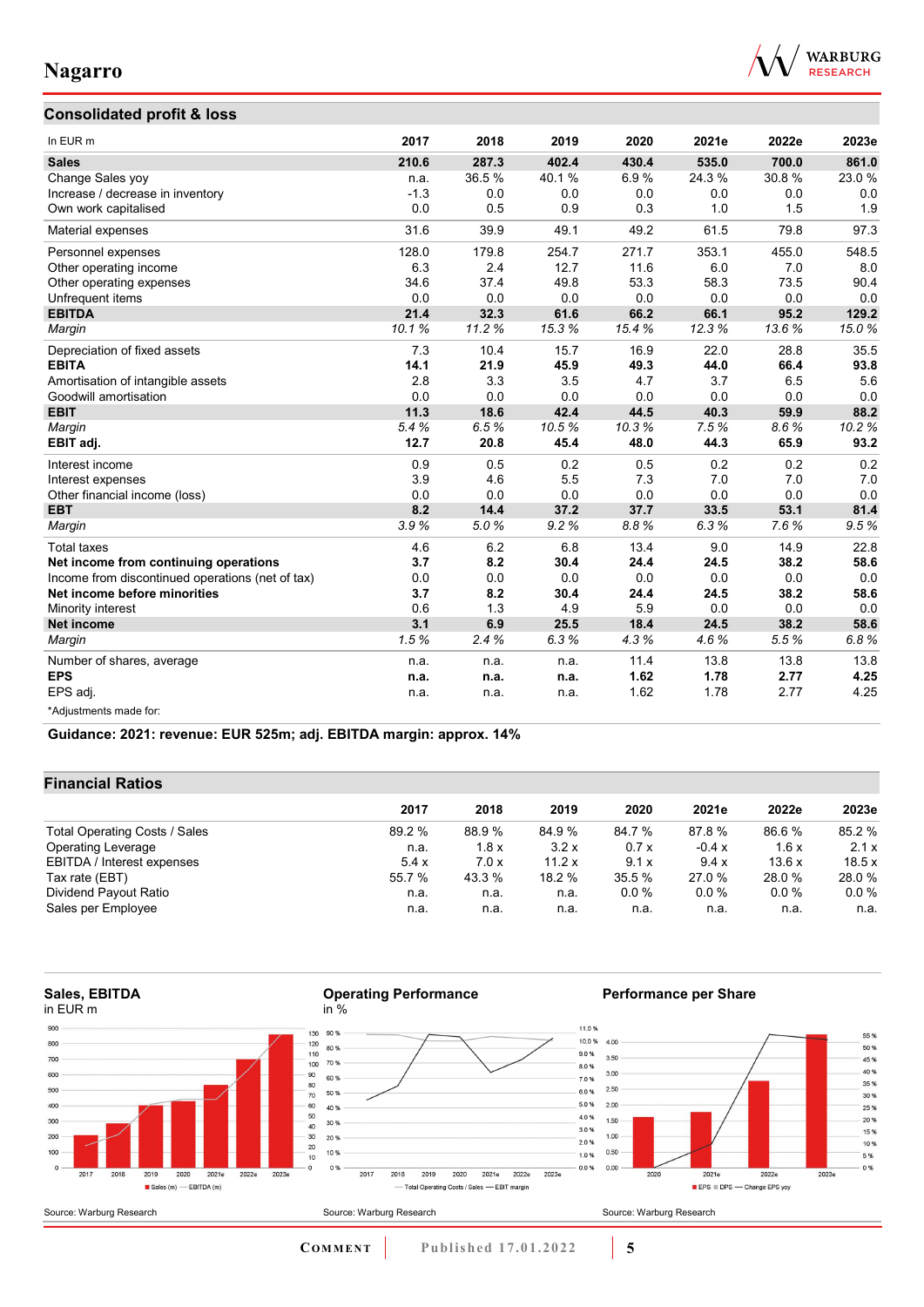## **Consolidated balance sheet**



| In EUR m                                                | 2017   | 2018   | 2019    | 2020    | 2021e   | 2022e  | 2023e  |
|---------------------------------------------------------|--------|--------|---------|---------|---------|--------|--------|
| <b>Assets</b>                                           |        |        |         |         |         |        |        |
| Goodwill and other intangible assets                    | 45.5   | 107.7  | 111.4   | 106.9   | 149.9   | 150.4  | 151.1  |
| thereof other intangible assets                         | 5.8    | 10.2   | 9.0     | 11.0    | 32.6    | 33.1   | 33.8   |
| thereof Goodwill                                        | 39.0   | 97.5   | 102.4   | 95.9    | 117.3   | 117.3  | 117.3  |
| Property, plant and equipment                           | 4.2    | 6.7    | 7.2     | 6.4     | 9.5     | 14.2   | 20.1   |
| Financial assets                                        | 3.6    | 3.4    | 2.7     | 3.0     | 3.0     | 3.0    | 3.0    |
| Other long-term assets                                  | 28.0   | 47.3   | 54.9    | 51.7    | 57.0    | 85.7   | 106.3  |
| <b>Fixed assets</b>                                     | 81.3   | 165.0  | 176.2   | 168.0   | 219.4   | 253.4  | 280.5  |
| Inventories                                             | 0.3    | 0.1    | 0.0     | 0.1     | 0.1     | 0.2    | 0.3    |
| Accounts receivable                                     | 50.3   | 75.0   | 80.3    | 73.9    | 95.3    | 126.6  | 160.4  |
| Liquid assets                                           | 16.6   | 27.9   | 43.8    | 107.7   | 64.1    | 81.7   | 119.2  |
| Other short-term assets                                 | 17.7   | 29.1   | 41.7    | 37.1    | 41.0    | 47.5   | 52.0   |
| <b>Current assets</b>                                   | 84.8   | 132.1  | 165.8   | 218.8   | 200.5   | 256.0  | 331.9  |
| <b>Total Assets</b>                                     | 166.1  | 297.1  | 342.0   | 386.8   | 419.9   | 509.4  | 612.4  |
| Liabilities and shareholders' equity                    |        |        |         |         |         |        |        |
|                                                         |        | 74.5   |         |         |         |        |        |
| Shareholders' equity                                    | 28.0   |        | 50.2    | 43.8    | 61.5    | 108.7  | 166.6  |
| Minority interest                                       | 5.4    | 14.4   | 9.7     | 2.7     | 3.0     | 3.0    | 4.0    |
| <b>Total equity</b>                                     | 33.5   | 88.9   | 59.9    | 46.5    | 64.5    | 111.7  | 170.6  |
| Provisions                                              | 12.6   | 20.9   | 25.5    | 33.2    | 34.5    | 37.0   | 40.0   |
| thereof provisions for pensions and similar obligations | 2.5    | 3.2    | 4.4     | 6.0     | 6.5     | 7.0    | 8.0    |
| Financial liabilities (total)                           | 60.9   | 92.1   | 125.3   | 182.6   | 168.2   | 168.2  | 168.2  |
| Short-term financial liabilities                        | 3.5    | 5.7    | 5.3     | 14.4    | 0.0     | 0.0    | 0.0    |
| Accounts payable                                        | 14.3   | 17.4   | 16.1    | 22.2    | 27.8    | 36.4   | 44.8   |
| Other liabilities                                       | 45.0   | 77.8   | 115.1   | 102.4   | 124.9   | 156.2  | 188.9  |
| <b>Liabilities</b>                                      | 132.7  | 208.2  | 282.0   | 340.3   | 355.4   | 397.8  | 441.8  |
| Total liabilities and shareholders' equity              | 166.1  | 297.1  | 342.0   | 386.8   | 419.9   | 509.4  | 612.4  |
| <b>Financial Ratios</b>                                 |        |        |         |         |         |        |        |
|                                                         | 2017   | 2018   | 2019    | 2020    | 2021e   | 2022e  | 2023e  |
| <b>Efficiency of Capital Employment</b>                 |        |        |         |         |         |        |        |
| <b>Operating Assets Turnover</b>                        | 5.2x   | 4.8x   | 6.3x    | 8.8x    | 8.4x    | 8.0 x  | 7.5x   |
| <b>Capital Employed Turnover</b>                        | 2.6x   | 1.8x   | 2.8x    | 3.4x    | 3.1x    | 3.4x   | 3.8x   |
| ROA                                                     | 3.8%   | 4.2%   | 14.5 %  | 11.0 %  | 11.2 %  | 15.1%  | 20.9%  |
| <b>Return on Capital</b>                                |        |        |         |         |         |        |        |
| ROCE (NOPAT)                                            | 12.4 % | 8.9%   | 23.0%   | 21.0%   | 19.5%   | 22.7%  | 29.3%  |
| <b>ROE</b>                                              | 21.8%  | 13.4 % | 40.8%   | 39.2 %  | 46.5%   | 44.9%  | 42.6%  |
| Adj. ROE                                                | 21.8%  | 13.4 % | 40.8%   | 39.2 %  | 46.5%   | 44.9%  | 42.6%  |
| <b>Balance sheet quality</b>                            |        |        |         |         |         |        |        |
| Net Debt                                                | 46.9   | 67.4   | 86.0    | 80.8    | 110.5   | 93.4   | 57.0   |
| <b>Net Financial Debt</b>                               | 44.3   | 64.2   | 81.6    | 74.8    | 104.0   | 86.4   | 49.0   |
| Net Gearing                                             | 140.1% | 75.8%  | 143.4 % | 173.7 % | 171.4 % | 83.7 % | 33.4 % |
| Net Fin. Debt / EBITDA                                  | 207.6% | 198.8% | 132.4 % | 113.1 % | 157.5 % | 90.8%  | 37.9%  |
| Book Value / Share                                      | n.a.   | n.a.   | n.a.    | 3.8     | 4.5     | 7.9    | 12.1   |
| Book value per share ex intangibles                     | n.a.   | n.a.   | n.a.    | $-5.5$  | $-6.4$  | $-3.0$ | 1.1    |



**COMMENT** Published 17.01.2022 **6**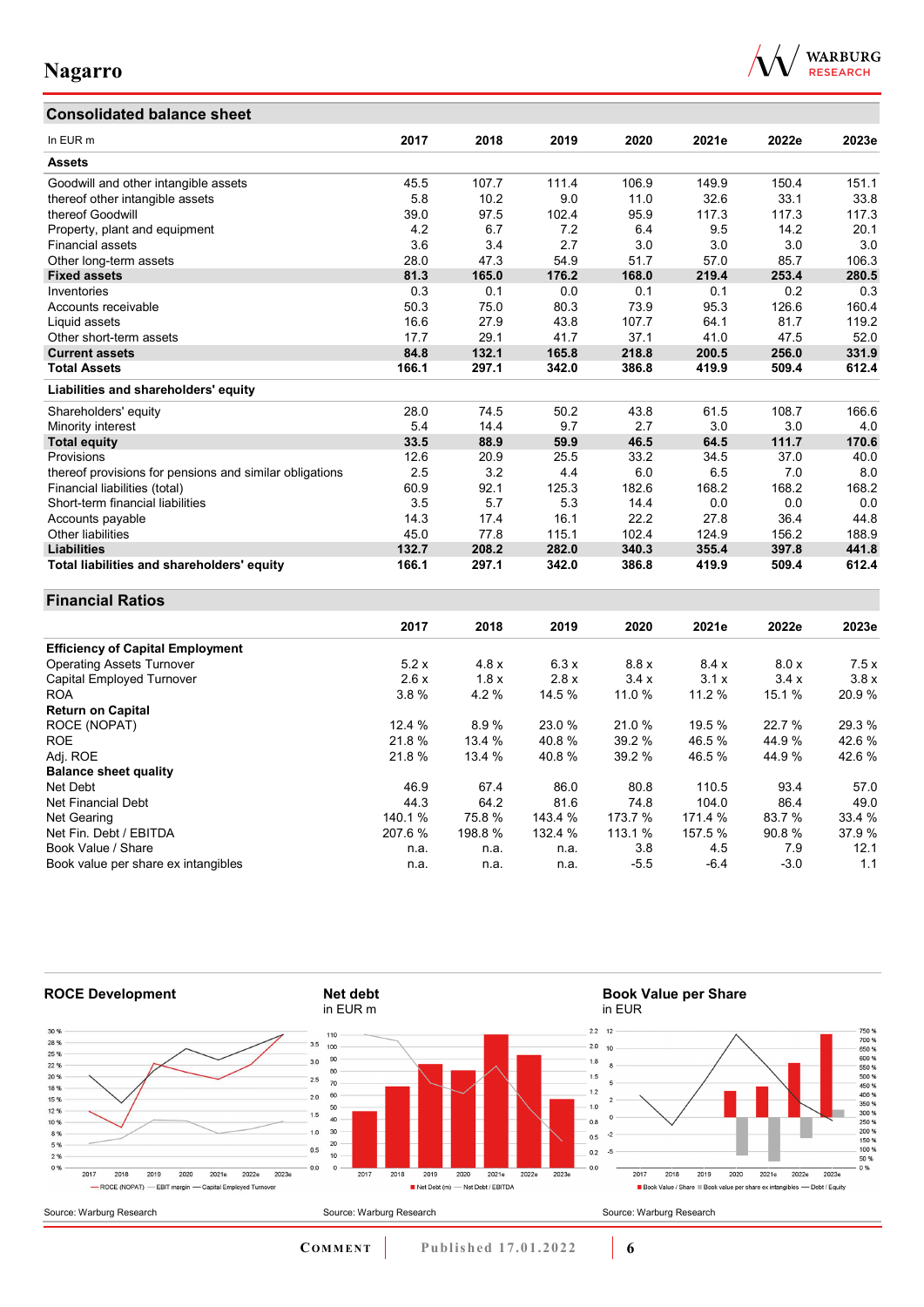### **Consolidated cash flow statement**



| In EUR m                                               | 2017    | 2018    | 2019    | 2020    | 2021e   | 2022e   | 2023e   |
|--------------------------------------------------------|---------|---------|---------|---------|---------|---------|---------|
| Net income                                             | 3.7     | 8.2     | 30.4    | 24.4    | 24.5    | 38.2    | 58.6    |
| Depreciation of fixed assets                           | 7.3     | 10.4    | 15.7    | 16.9    | 22.0    | 28.8    | 35.5    |
| Amortisation of goodwill                               | 0.0     | 0.0     | 0.0     | 0.0     | 0.0     | 0.0     | 0.0     |
| Amortisation of intangible assets                      | 2.8     | 3.3     | 3.5     | 4.7     | 3.7     | 6.5     | 5.6     |
| Increase/decrease in long-term provisions              | 0.3     | 0.6     | 0.4     | 1.2     | 0.5     | 0.5     | 1.0     |
| Other non-cash income and expenses                     | 2.3     | 3.1     | $-2.9$  | 6.6     | 0.0     | 0.0     | 0.0     |
| Cash Flow before NWC change                            | 16.4    | 25.6    | 47.1    | 53.8    | 50.7    | 74.0    | 100.7   |
| Increase / decrease in inventory                       | 0.0     | 0.0     | 0.0     | 0.0     | 0.0     | 0.0     | 0.0     |
| Increase / decrease in accounts receivable             | 0.0     | 0.0     | 0.0     | 0.0     | 0.0     | 0.0     | 0.0     |
| Increase / decrease in accounts payable                | 0.0     | 0.0     | 0.0     | 0.0     | 0.0     | 0.0     | 0.0     |
| Increase / decrease in other working capital positions | $-10.8$ | $-17.0$ | $-6.3$  | 15.6    | $-10.9$ | $-19.6$ | $-18.4$ |
| Increase / decrease in working capital (total)         | $-10.8$ | $-17.0$ | $-6.3$  | 15.6    | $-10.9$ | $-19.6$ | $-18.4$ |
| Net cash provided by operating activities [1]          | 5.5     | 8.6     | 40.9    | 69.4    | 39.8    | 54.5    | 82.3    |
| Investments in intangible assets                       | 0.0     | 0.0     | $-1.3$  | $-1.0$  | $-1.0$  | $-1.3$  | $-1.5$  |
| Investments in property, plant and equipment           | $-2.3$  | $-2.7$  | $-1.8$  | $-2.6$  | $-3.2$  | $-4.9$  | $-6.0$  |
| Payments for acquisitions                              | $-4.1$  | 5.0     | $-2.9$  | $-7.8$  | $-42.9$ | $-2.0$  | $-2.0$  |
| <b>Financial investments</b>                           | $-0.3$  | 0.4     | $-2.5$  | 1.2     | 0.0     | 0.0     | 0.0     |
| Income from asset disposals                            | 0.0     | 0.0     | 0.4     | 0.1     | 0.0     | 0.0     | 0.0     |
| Net cash provided by investing activities [2]          | $-6.7$  | 2.7     | $-8.0$  | $-10.1$ | $-47.1$ | $-8.2$  | $-9.5$  |
| Change in financial liabilities                        | 9.0     | 4.3     | $-3.3$  | 23.9    | $-14.4$ | 0.0     | 0.0     |
| Dividends paid                                         | 0.0     | 0.0     | 0.0     | 0.0     | 0.0     | 0.0     | 0.0     |
| Purchase of own shares                                 | 0.0     | 0.0     | 0.0     | 0.0     | 0.0     | 0.0     | 0.0     |
| Capital measures                                       | 0.0     | 0.0     | 0.0     | 0.1     | 0.0     | 0.0     | 0.0     |
| Other                                                  | $-6.5$  | $-8.1$  | $-13.8$ | $-17.5$ | $-21.9$ | $-28.7$ | $-35.3$ |
| Net cash provided by financing activities [3]          | 2.5     | $-3.9$  | $-17.1$ | 6.5     | $-36.4$ | $-28.7$ | $-35.3$ |
| Change in liquid funds [1]+[2]+[3]                     | 1.3     | 7.5     | 15.7    | 65.8    | $-43.6$ | 17.6    | 37.5    |
| Effects of exchange-rate changes on cash               | $-0.7$  | 0.4     | 0.4     | $-1.4$  | 0.0     | 0.0     | 0.0     |
| Cash and cash equivalent at end of period              | 0.7     | 24.4    | 44.0    | 108.1   | 64.1    | 81.7    | 119.2   |

### **Financial Ratios**

|                                      | 2017      | 2018     | 2019     | 2020    | 2021e   | 2022e   | 2023e   |
|--------------------------------------|-----------|----------|----------|---------|---------|---------|---------|
| <b>Cash Flow</b>                     |           |          |          |         |         |         |         |
| <b>FCF</b>                           | $-3.8$    | $-3.9$   | 22.8     | 48.2    | 13.7    | 19.6    | 39.5    |
| Free Cash Flow / Sales               | $-1.8%$   | $-1.3%$  | 5.7%     | 11.2 %  | 2.6%    | 2.8%    | 4.6%    |
| Free Cash Flow Potential             | 14.5      | 13.6     | 36.8     | 31.6    | 30.9    | 45.5    | 63.7    |
| Free Cash Flow / Net Profit          | $-124.2%$ | $-56.5%$ | 89.4 %   | 261.5 % | 55.9 %  | 51.3%   | 67.4 %  |
| Interest Received / Avg. Cash        | 10.8 %    | 2.1%     | 0.6%     | 0.7%    | 0.2%    | 0.3%    | 0.2%    |
| Interest Paid / Avg. Debt            | 12.9 %    | 6.0%     | 5.0%     | 4.7%    | 4.0%    | 4.2%    | 4.2%    |
| <b>Management of Funds</b>           |           |          |          |         |         |         |         |
| Investment ratio                     | 1.1%      | 0.9%     | 0.8%     | 0.8%    | 0.8%    | 0.9%    | 0.9%    |
| Maint. Capex / Sales                 | 1.1%      | 0.9%     | 0.8%     | 0.8%    | 0.8%    | 0.9%    | 0.9%    |
| Capex / Dep                          | 22.7 %    | 19.4 %   | 16.1 %   | 16.5 %  | 16.4 %  | 17.5 %  | 18.3 %  |
| Avg. Working Capital / Sales         | 8.6%      | 15.5 %   | 13.6 %   | 11.5 %  | 9.0%    | 9.1%    | 9.7%    |
| Trade Debtors / Trade Creditors      | 352.3 %   | 431.9 %  | 500.3 %  | 332.8 % | 342.8 % | 347.8%  | 358.0 % |
| <b>Inventory Turnover</b>            | 119.2 $x$ | 398.7 x  | 5452.4 x | 387.1 x | 615.3 x | 399.0 x | 324.3 x |
| Receivables collection period (days) | 87        | 95       | 73       | 63      | 65      | 66      | 68      |
| Payables payment period (days)       | 165       | 159      | 119      | 165     | 165     | 166     | 168     |
| Cash conversion cycle (Days)         | $-75$     | $-106$   | $-103$   | $-172$  | $-179$  | $-180$  | $-180$  |

#### **CAPEX and Cash Flow** in EUR m



**Free Cash Flow Generation**

**Working Capital**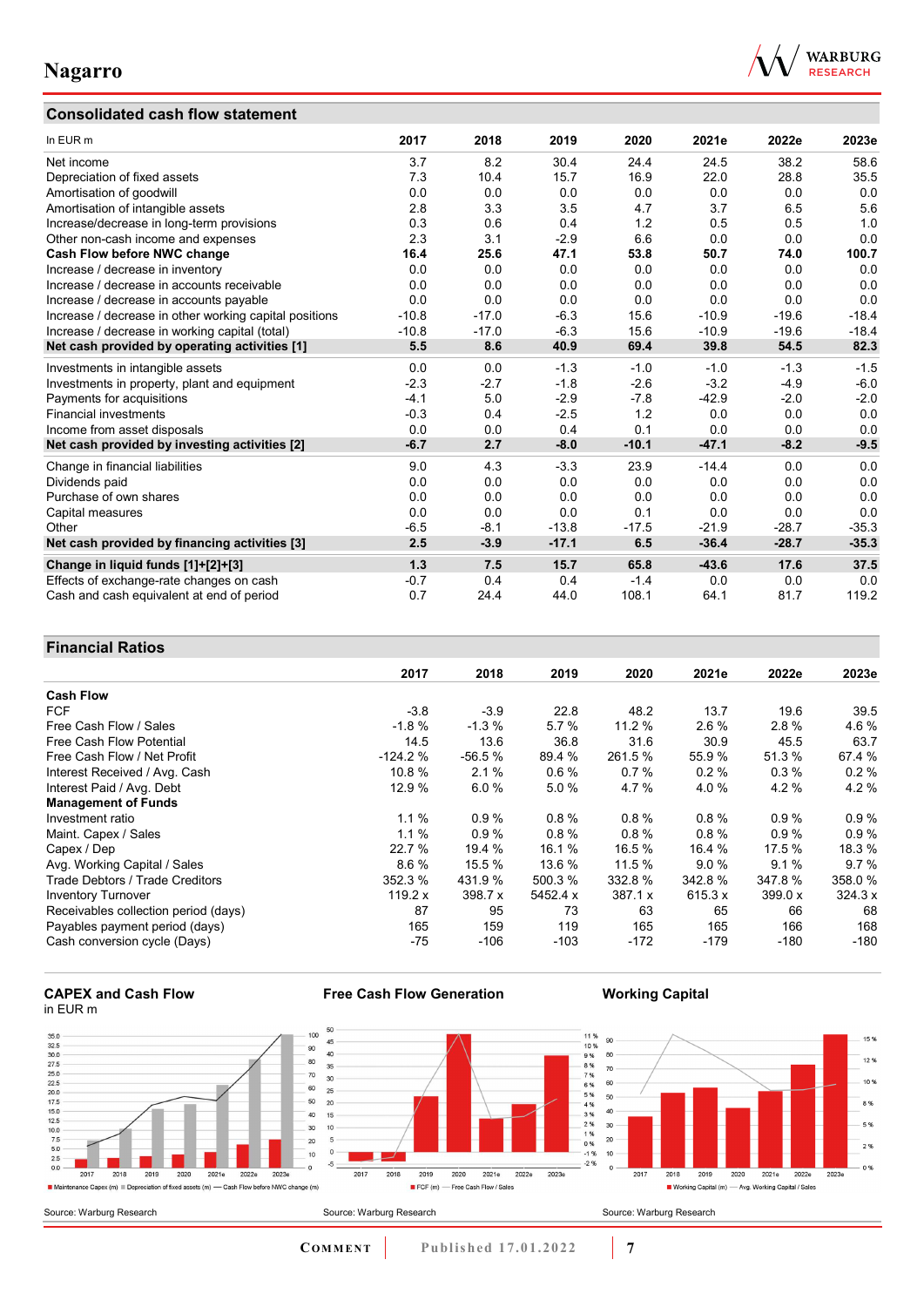

#### **LEGAL DISCLAIMER**

This research report ("investment recommendation") was prepared by the Warburg Research GmbH, a fully owned subsidiary of the M.M.Warburg & CO (AG & Co.) KGaA and is passed on by the M.M.Warburg & CO (AG & Co.) KGaA. It is intended solely for the recipient and may not be passed on to another company without their prior consent, regardless of whether the company is part of the same corporation or not. It contains selected information and does not purport to be complete. The investment recommendation is based on publicly available information and data ("information") believed to be accurate and complete. Warburg Research GmbH neither examines the information for accuracy and completeness, nor guarantees its accuracy and completeness. Possible errors or incompleteness of the information do not constitute grounds for liability of M.M.Warburg & CO (AG & Co.) KGaA or Warburg Research GmbH for damages of any kind whatsoever, and M.M.Warburg & CO (AG & Co.) KGaA and Warburg Research GmbH are not liable for indirect and/or direct and/or consequential damages. In particular, neither M.M.Warburg & CO (AG & Co.) KGaA nor Warburg Research GmbH are liable for the statements, plans or other details contained in these investment recommendations concerning the examined companies, their affiliated companies, strategies, economic situations, market and competitive situations, regulatory environment, etc. Although due care has been taken in compiling this investment recommendation, it cannot be excluded that it is incomplete or contains errors. M.M.Warburg & CO (AG & Co.) KGaA and Warburg Research GmbH, their shareholders and employees are not liable for the accuracy and completeness of the statements, estimations and the conclusions derived from the information contained in this investment recommendation. Provided a investment recommendation is being transmitted in connection with an existing contractual relationship, i.e. financial advisory or similar services, the liability of M.M.Warburg & CO (AG & Co.) KGaA and Warburg Research GmbH shall be restricted to gross negligence and wilful misconduct. In case of failure in essential tasks, M.M.Warburg & CO (AG & Co.) KGaA and Warburg Research GmbH are liable for normal negligence. In any case, the liability of M.M.Warburg & CO (AG & Co.) KGaA and Warburg Research GmbH is limited to typical, expectable damages. This investment recommendation does not constitute an offer or a solicitation of an offer for the purchase or sale of any security. Partners, directors or employees of M.M.Warburg & CO (AG & Co.) KGaA, Warburg Research GmbH or affiliated companies may serve in a position of responsibility, i.e. on the board of directors of companies mentioned in the report. Opinions expressed in this investment recommendation are subject to change without notice. All rights reserved.

#### **COPYRIGHT NOTICE**

This work including all its parts is protected by copyright. Any use beyond the limits provided by copyright law without permission is prohibited and punishable. This applies, in particular, to reproductions, translations, microfilming, and storage and processing on electronic media of the entire content or parts thereof.

#### **DISCLOSURE ACCORDING TO §85 OF THE GERMAN SECURITIES TRADING ACT (WPHG), MAR AND MIFID II INCL. COMMISSION DELEGATED REGULATION (EU) 2016/958 AND (EU) 2017/565**

The valuation underlying the investment recommendation for the company analysed here is based on generally accepted and widely used methods of fundamental analysis, such as e.g. DCF Model, Free Cash Flow Value Potential, NAV, Peer Group Comparison or Sum of the Parts Model (see also [http://www.mmwarburg.de/disclaimer/disclaimer.htm#Valuation\)](http://www.mmwarburg.de/disclaimer/disclaimer.htm#Valuation). The result of this fundamental valuation is modified to take into consideration the analyst's assessment as regards the expected development of investor sentiment and its impact on the share price.

Independent of the applied valuation methods, there is the risk that the price target will not be met, for instance because of unforeseen changes in demand for the company's products, changes in management, technology, economic development, interest rate development, operating and/or material costs, competitive pressure, supervisory law, exchange rate, tax rate etc. For investments in foreign markets and instruments there are further risks, generally based on exchange rate changes or changes in political and social conditions.

This commentary reflects the opinion of the relevant author at the point in time of its compilation. A change in the fundamental factors underlying the valuation can mean that the valuation is subsequently no longer accurate. Whether, or in what time frame, an update of this commentary follows is not determined in advance.

Additional internal and organisational arrangements to prevent or to deal with conflicts of interest have been implemented. Among these are the spatial separation of Warburg Research GmbH from M.M.Warburg & CO (AG & Co.) KGaA and the creation of areas of confidentiality. This prevents the exchange of information, which could form the basis of conflicts of interest for Warburg Research GmbH in terms of the analysed issuers or their financial instruments.

The analysts of Warburg Research GmbH do not receive a gratuity – directly or indirectly – from the investment banking activities of M.M.Warburg & CO (AG & Co.) KGaA or of any company within the Warburg-Group.

All prices of financial instruments given in this investment recommendation are the closing prices on the last stock-market trading day before the publication date stated, unless another point in time is explicitly stated.

M.M.Warburg & CO (AG & Co.) KGaA and Warburg Research GmbH are subject to the supervision of the Federal Financial Supervisory Authority, BaFin. M.M.Warburg & CO (AG & Co.) KGaA is additionally subject to the supervision of the European Central Bank (ECB).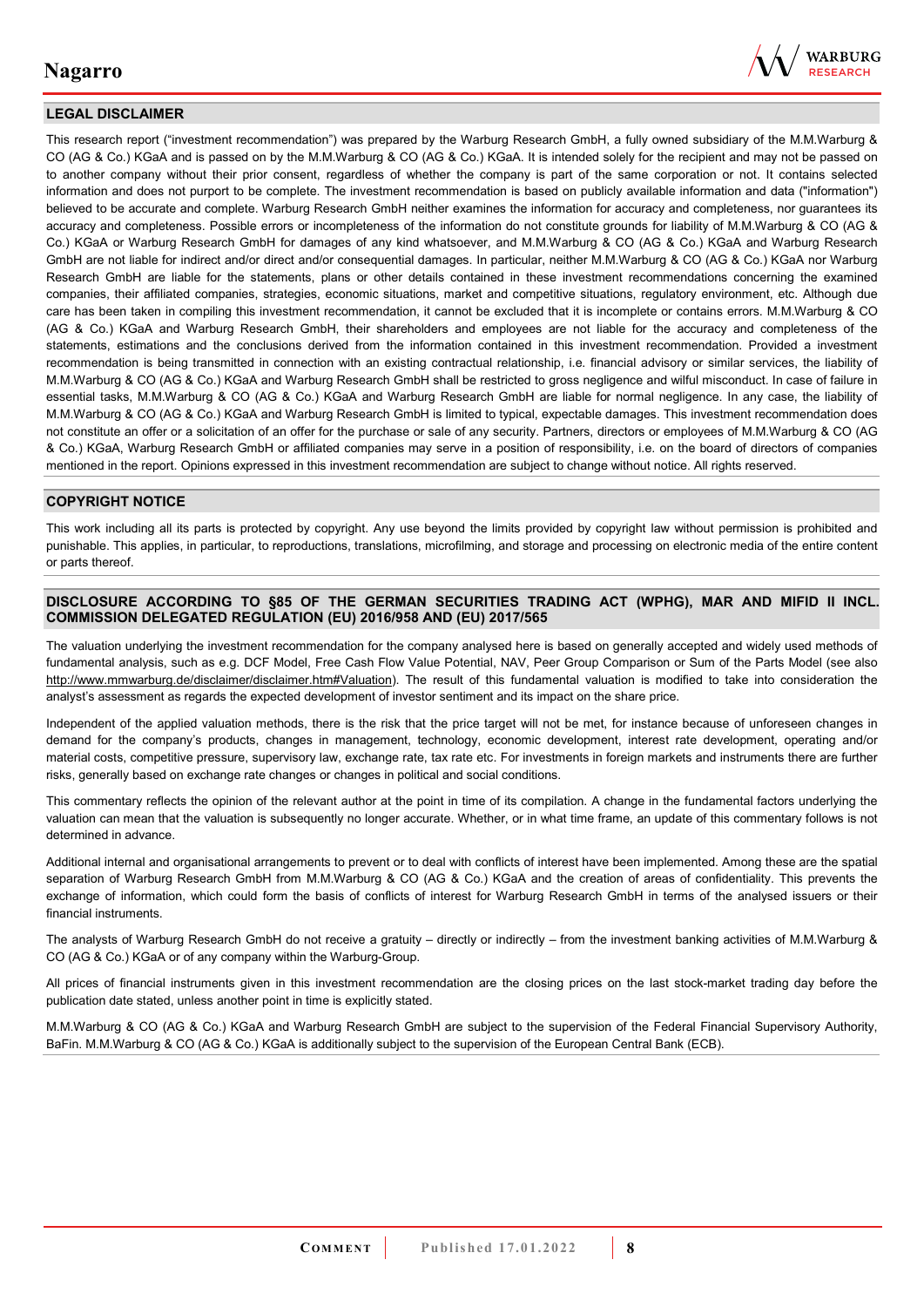

#### **SOURCES**

All **data and consensus estimates** have been obtained from FactSet except where stated otherwise.

The **Warburg ESG Risk Score** is based on information © 2020 MSCI ESG Research LLC. Reproduced by permission. Although Warburg Research's information providers, including without limitation, MSCI ESG Research LLC and its affiliates (the "ESG Parties"), obtain information (the "Information") from sources they consider reliable, none of the ESG Parties warrants or guarantees the originality, accuracy and/or completeness, of any data herein and expressly disclaim all express or implied warranties, including those of merchantability and fitness for a particular purpose. The Information may only be used for your internal use, may not be reproduced or redisseminated in any form and may not be used as a basis for, or a component, of any financial instruments or products indices. Further, none of the Information can in and of itself be used to determine which securities to buy or sell or when to buy or sell them. None of the ESG Parties shall have any liability for any errors or omissions in connection with any data herein, or any liability for any direct, indirect, special, punitive, consequential or any other damage (including lost profits) even if notified of the possibility.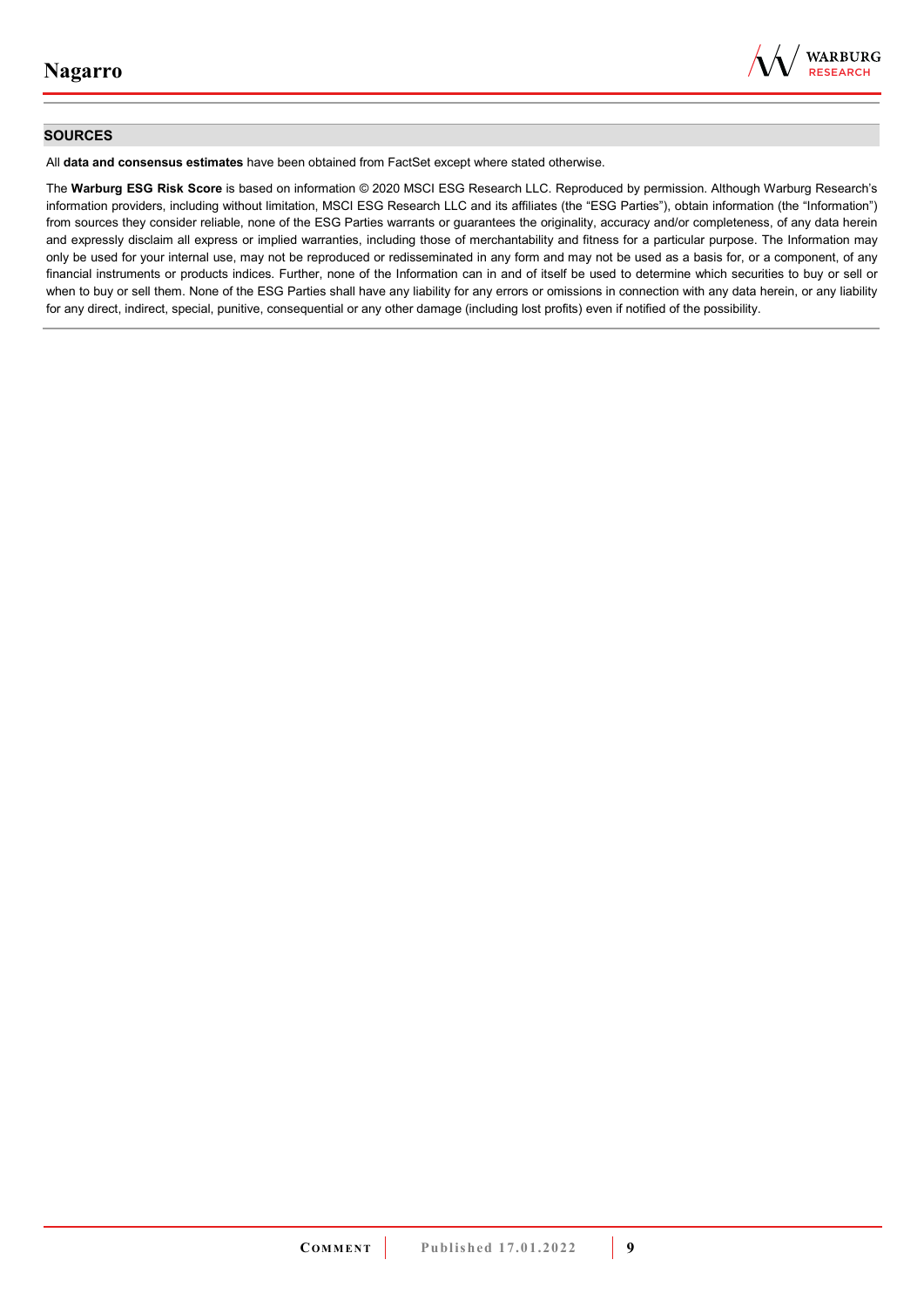

#### **Additional information for clients in the United States**

1. This research report (the "Report") is a product of Warburg Research GmbH, Germany, a fully owned subsidiary of M.M.Warburg & CO (AG & Co.)

KGaA, Germany (in the following collectively "Warburg"). Warburg is the employer of the research analyst(s), who have prepared the Report. The research analyst(s) reside outside the United States and are not associated persons of any U.S. regulated broker-dealer and therefore are not subject to the supervision of any U.S. regulated broker-dealer.

2. The Report is provided in the United States for distribution solely to "major U.S. institutional investors" under Rule 15a-6 of the U.S. Securities Exchange Act of 1934 by CIC.

3. CIC (Crédit Industriel et Commercial) and M.M. Warburg & CO have concluded a Research Distribution Agreement that gives CIC Market Solutions exclusive distribution in France, the US and Canada of the Warburg Research GmbH research product.

4. The research reports are distributed in the United States of America by CIC ("CIC") pursuant to a SEC Rule 15a-6 agreement with CIC Market Solutions Inc ("CICI"), a U.S. registered broker-dealer and a related company of CIC, and are distributed solely to persons who qualify as "Major U.S. Institutional Investors" as defined in SEC Rule 15a-6 under the Securities Exchange Act of 1934.

5. Any person who is not a Major U.S. Institutional Investor must not rely on this communication. The delivery of this research report to any person in the United States of America is not a recommendation to effect any transactions in the securities discussed herein, or an endorsement of any opinion expressed herein.

#### **Reference in accordance with section 85 of the German Securities Trading Act (WpHG) and Art. 20 MAR regarding possible conflicts of interest with companies analysed:**

- **-1-** Warburg Research, or an affiliated company, or an employee of one of these companies responsible for the compilation of the research, hold a **share of more than 5%** of the equity capital of the analysed company.
- **-2-**  Warburg Research, or an affiliated company, within the last twelve months participated in the **management of a consortium** for an issue in the course of a public offering of such financial instruments, which are, or the issuer of which is, the subject of the investment recommendation.
- **-3-** Companies affiliated with Warburg Research **manage financial instruments**, which are, or the issuers of which are, subject of the investment recommendation, in a market based on the provision of buy or sell contracts.

MMWB, Warburg Research, or an affiliated company, reached an agreement with the issuer to provide **investment banking and/or investment services** and the relevant agreement was in force in the last 12 months or there arose for this period, based on the relevant

- **-4**  agreement, the obligation to provide or to receive a service or compensation - provided that this disclosure does not result in the disclosure of confidential business information.
- **-5-** The company compiling the analysis or an affiliated company had reached an **agreement on the compilation of the investment recommendation** with the analysed company.
- **-6a-** Warburg Research, or an affiliated company, holds a **net long position of more than 0.5%** of the total issued share capital of the analysed company.
- **-6b-** Warburg Research, or an affiliated company, holds a **net short position of more than 0.5%** of the total issued share capital of the analysed company.
- **-6c-** The issuer holds shares of more than 5% of the total issued capital of Warburg Research or an affiliated company.
- **-7-** The company preparing the analysis as well as its affiliated companies and employees have **other important interests** in relation to the analysed company, such as, for example, the exercising of mandates at analysed companies.

| Company | <b>Disclosure</b> | Link to the historical price targets and rating changes (last 12 months) |
|---------|-------------------|--------------------------------------------------------------------------|
| Nagarro | 4.5               | http://www.mmwarburg.com/disclaimer/disclaimer_en/DE000A3H2200.htm       |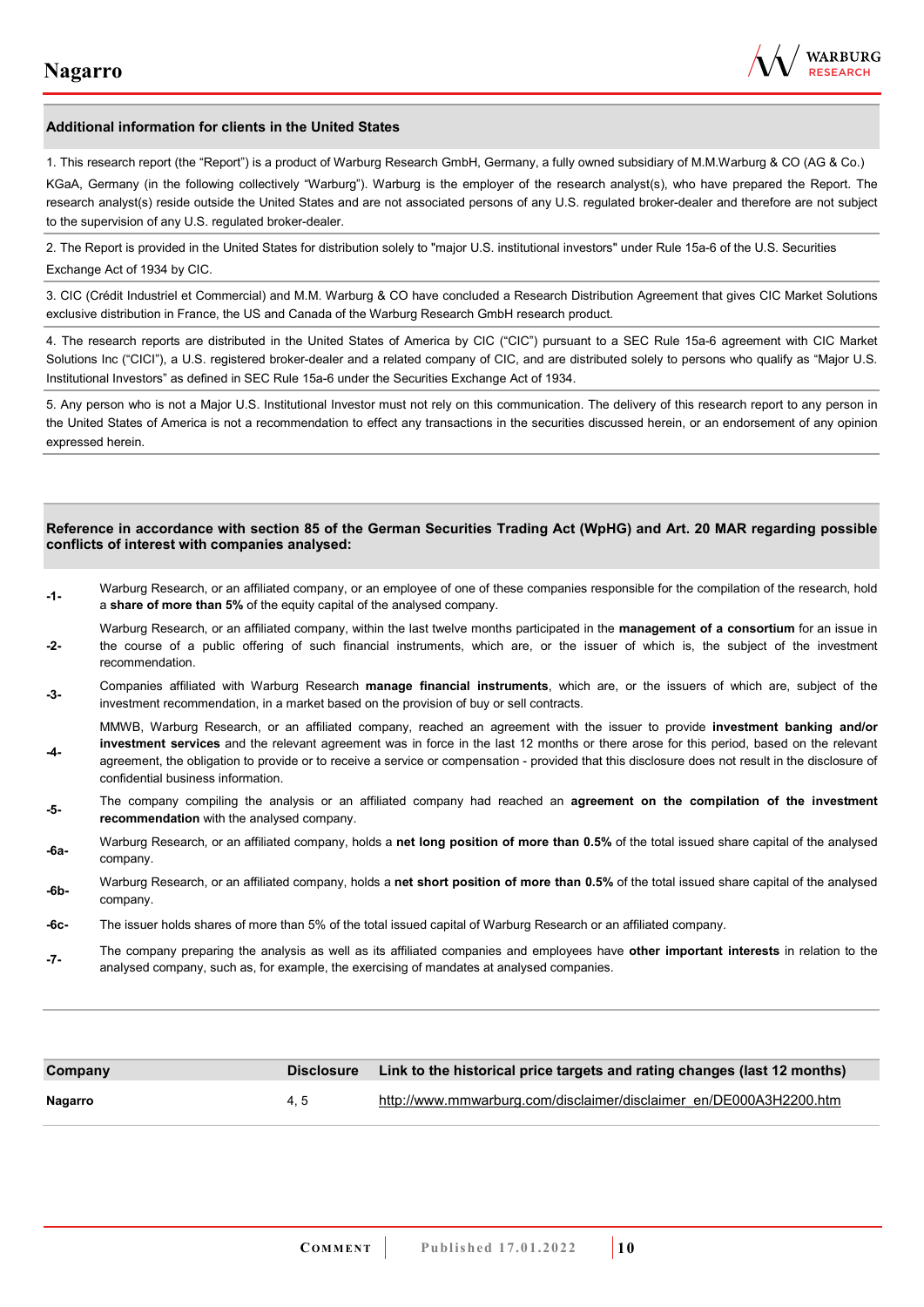

#### **INVESTMENT RECOMMENDATION**

Investment recommendation: expected direction of the share price development of the financial instrument up to the given price target in the opinion of the analyst who covers this financial instrument.

| -B-           | Buy:                     | The price of the analysed financial instrument is expected to rise over the next 12 months.                  |  |
|---------------|--------------------------|--------------------------------------------------------------------------------------------------------------|--|
| -H-           | Hold:                    | The price of the analysed financial instrument is expected to remain mostly flat over the next 12<br>months. |  |
| -S-           | Sell:                    | The price of the analysed financial instrument is expected to fall over the next 12 months.                  |  |
| $\frac{1}{2}$ | <b>Rating suspended:</b> | The available information currently does not permit an evaluation of the company.                            |  |

#### **WARBURG RESEARCH GMBH – ANALYSED RESEARCH UNIVERSE BY RATING**

| Rating           | <b>Number of stocks</b> | % of Universe |
|------------------|-------------------------|---------------|
| Buy              | 158                     | 74            |
| Hold             | 50                      | 23            |
| Sell             | 3                       | -1            |
| Rating suspended | 3                       | 1             |
| <b>Total</b>     | 214                     | 100           |

#### **WARBURG RESEARCH GMBH – ANALYSED RESEARCH UNIVERSE BY RATING …**

**… taking into account only those companies which were provided with major investment services in the last twelve months.** 

| Rating           | <b>Number of stocks</b> | % of Universe |
|------------------|-------------------------|---------------|
| Buy              | 51                      | 84            |
| Hold             | 8                       | 13            |
| Sell             | 0                       | $\mathbf 0$   |
| Rating suspended | 2                       | 3             |
| <b>Total</b>     | 61                      | 100           |

#### **PRICE AND RATING HISTORY NAGARRO AS OF 17.01.2022**



Markings in the chart show rating changes by Warburg Research GmbH in the last 12 months. Every marking details the date and closing price on the day of the rating change.